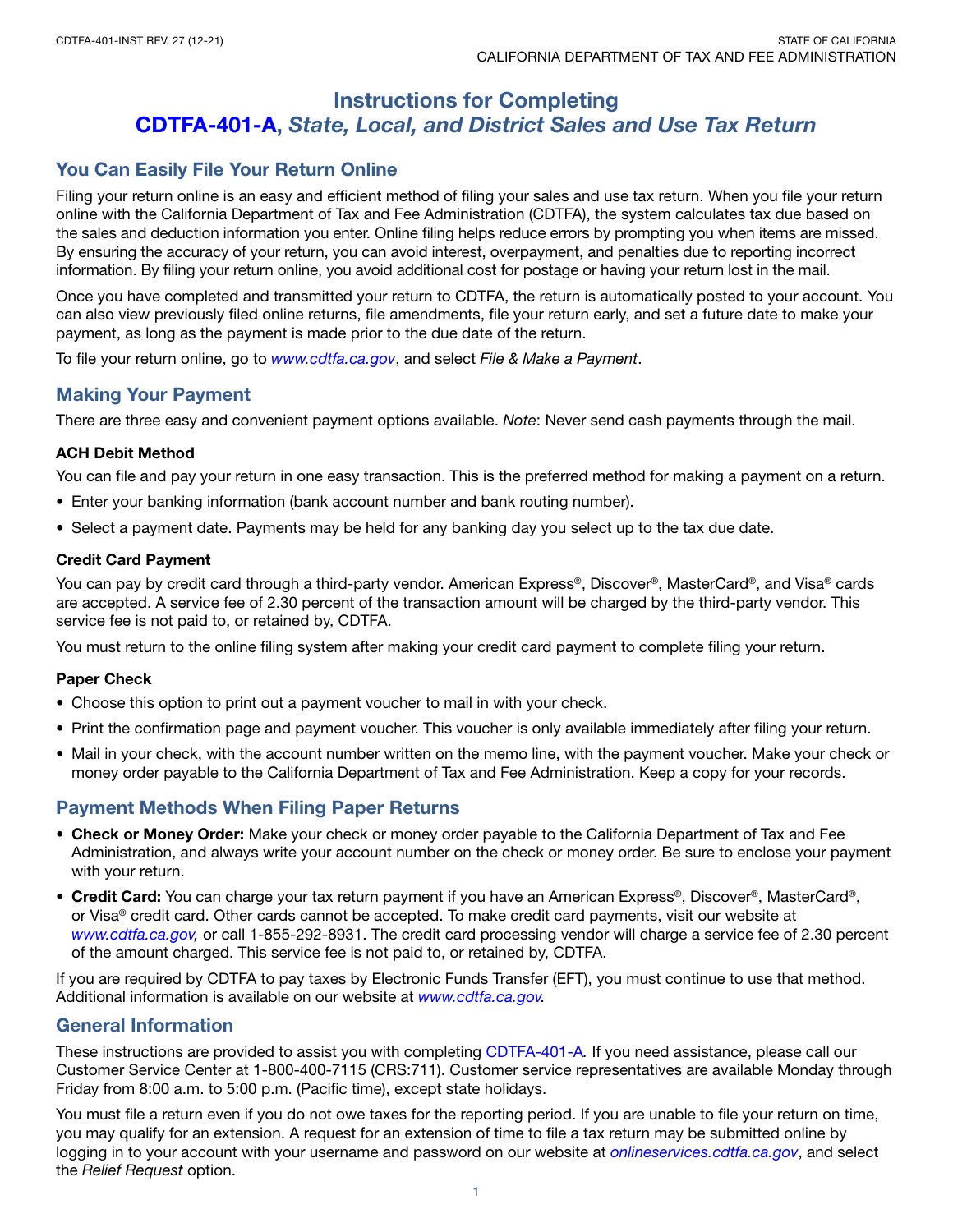# Page 1

Due on or before—Enter the due date of the return.

Period begin date—Enter the first day for the reporting period. For instance, if you are reporting on the first quarter of 2020, the date would be January 1, 2020.

Period end date—Enter the last day of the reporting period. For instance, if you are reporting on the first quarter of 2020, the date would be March 31, 2020.

Account number—Enter your account number, which can be found on your seller's permit.

If you are filing an amended return, check the box to indicate that this filing represents an amended return.

# Lines 1 through 3—Page 1

## Sales • Purchases Subject to Use Tax

#### Line 1. Total Sales

Enter your total taxable and nontaxable sales for the reporting period, including lease and rental receipts. Report all sales (in any manner) related to doing business in California. You will deduct current period nontaxable transactions in Sections A through D on page 3.

- Include all charges related to your sales, such as labor, service, and shipping and handling charges.
	- Used Vehicle Dealers: Also include charges related to your vehicle sales (for example, document fees, smog certification fee, mandatory warranties, among others).
- If you sold any business assets, such as fixtures and equipment, during the reporting period, you must report the sale. If you are filing your final return and reporting the sale of the business assets, see the last bullet under "Line 2. Purchases Subject to Use Tax."
- Your total sales may include amounts for California sales or use taxes. If this is the case, be sure to deduct those tax amounts on Section A, line 9. If you do not, you will overpay tax.

## Line 2. Purchases Subject to Use Tax

Enter your total purchases that are subject to use tax, as explained below.

Your purchases of merchandise, equipment, and other tangible personal property are subject to use tax and must be reported if you:

- Purchased the property from an out-of-state retailer who did not collect California use tax, or
- Purchased the property with a resale certificate or other exemption certificate, and used the property in California for a purpose other than:
	- Resale or
	- Demonstration, retention, or display while holding it for sale in the regular course of business.

You must also report your purchase of a vessel or aircraft if you:

- Purchased it from an unlicensed retailer who did not charge tax on the transaction and
- Used the property for a purpose other than resale as described above.

Enter the amount you paid for the property.

#### *Note*:

- If you paid another state's sales or use tax on your purchase, do not include the tax payment as part of your purchase price. You may be eligible for a credit for the other state's tax (see instructions for line 20c).
- If you are reporting property purchased with a resale certificate, report the purchase price on the tax return for the reporting period during which you first used the property in California.
- If you are reporting property purchased from an out-of-state retailer who did not charge you for California tax, report the purchase price on the tax return for the reporting period during which you first used the property in California.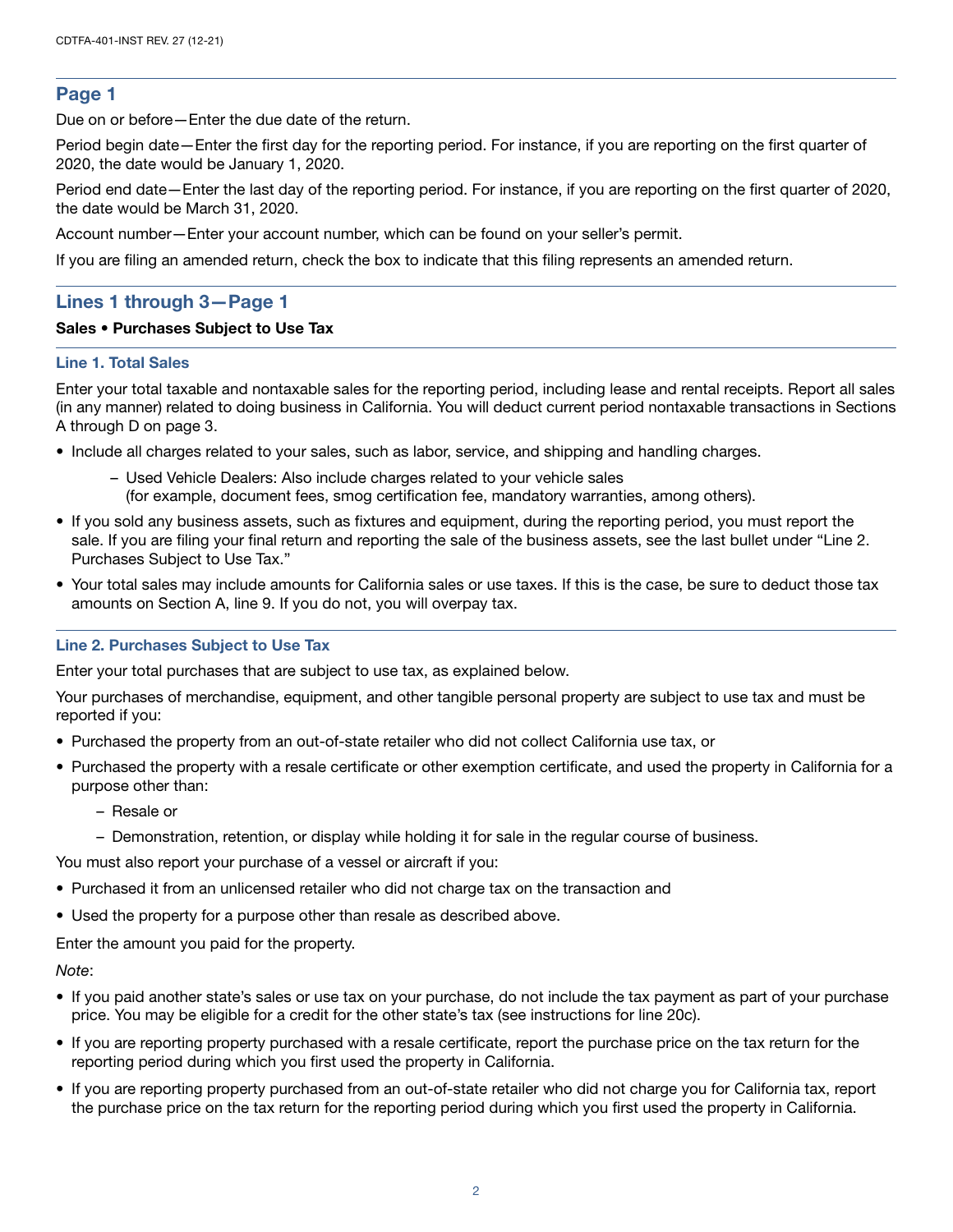• If you are closing out your seller's permit and have sold fixtures and equipment, you should report the sales price and identify the sale as "fixtures and equipment" on line 2 of your final sales and use tax return. You must also report any inventory you intend to retain for your own use or for use as a gift, that was purchased for resale without the payment of tax or tax reimbursement, on line 2 of your final sales and use tax return and identify it as "retained inventory." Sales of inventory to another retailer or to the purchaser of your business are not taxable but should be reported as "Sales for Resale" on line 4 of your return. A resale certificate should be obtained from the buyer and saved in your records. For more detailed information, see [publication 74](http://www.cdtfa.ca.gov/formspubs/pub74.pdf), *Closing Out Your Account*.

## Line 3. Total

Add lines 1 and 2 to find your total sales and purchases subject to use tax. Enter the result on line 3.

# Page 3

## Nontaxable Sales, Current Period Tax Recovery Adjustments and Deductions, and Current Period Partial Tax **Exemptions**

Full deductions in Section A and B are transactions not subject to tax and will be subtracted from the total on line 3. Report your current period partial tax-exempt transactions on page 3, in Sections C and D (see instructions below). Enter the total in Section D, line 6 and on page 1, line 20a. Complete [CDTFA-531-Q](http://www.cdtfa.ca.gov/formspubs/cdtfa531q.pdf), *Schedule Q—Tax Recovery*, prior period tax recovery credits on page 1, line 20b.

You must maintain records that support all claimed deductions.

# Section A. Nontaxable Sales (deductions)—Page 3

Any transaction(s) under this section must be included on line 1, Total Sales, on page 1.

If you have no Section B Current Period Tax Recoveries and Deductions or adjustments, the total from this section will be the total for page 1, line 11 (Total Nontaxable Transactions Reported).

## Line 4. Sales to Other Retailers for Purposes of Resale

Enter your total sales to other sellers who submitted resale certificates to you for their purchases.

In general, you can accept resale certificates from other sellers who are buying property to resell in the regular course of business. If you obtain a timely and valid resale certificate, taken in good faith, tax will not apply to your sale. For more information, see [CDTFA-230,](http://www.cdtfa.ca.gov/formspubs/cdtfa230.pdf) *General Resale Certificate*.

To be valid, resale certificates must contain specific information. For more information, see [Regulation 1668,](https://www.cdtfa.ca.gov/lawguides/vol1/sutr/1668.html) *Sales for Resale*.

You can verify the validity of sellers' permits by calling our Seller's Permit Verification service at 1-888-225-5263 or by visiting our website at *[www.cdtfa.ca.gov](http://www.cdtfa.ca.gov)*.

*Note*: VEHICLE AUCTIONEERS—If you are a vehicle auctioneer claiming a deduction under line 4 for vehicles sold at an auction, you must complete [CDTFA-531-AA,](http://www.cdtfa.ca.gov/formspubs/cdtfa531aa.pdf) *Vehicle Auction House Sales*, and provide it with your sales and use tax return.

## Line 5. Nontaxable Sales of Food Products

Enter your nontaxable sales of food products sold for human consumption.

Whether food product sales are taxable depends on many conditions, including who makes the sale, where the sale occurs, who the customer is, and what is sold. For example, the following sales are generally taxable and should not be deducted:

- Sales of alcoholic and carbonated beverages.
- Sales of hot prepared food products.
- Sales of meals or food sold for consumption at your place of business or sold for consumption in a place where admission is charged.

For more information on food sales, see [Regulation 1602](https://www.cdtfa.ca.gov/lawguides/vol1/sutr/1602.html), *Food Products*, or [Regulation 1603](https://www.cdtfa.ca.gov/lawguides/vol1/sutr/1603.html), *Taxable Sales of Food Products*. Vending machine operators should order [Regulation 1574](https://www.cdtfa.ca.gov/lawguides/vol1/sutr/1574.html), *Vending Machine Operators*, and [publication 118,](https://www.cdtfa.ca.gov/formspubs/pub118) *Vending Machine Food Sales*.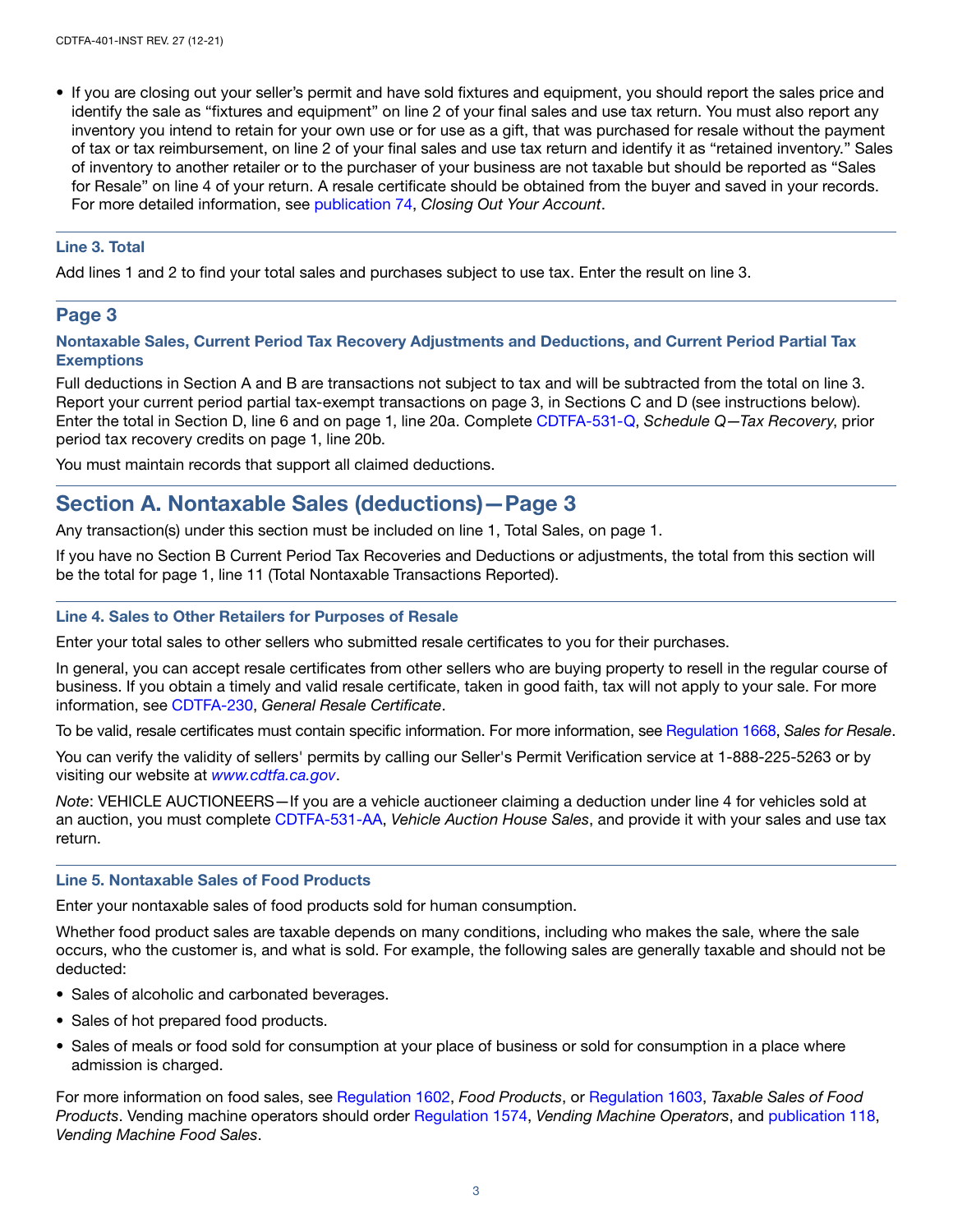## Line 6. Nontaxable Labor *(repair and installation*)

Enter labor charges for installing premanufactured property or for repairing or reconditioning property to restore it to its original use.

*Note*: Labor charges for making or fabricating a new product (such as labor charges for making a ring or furniture), or for assembling a product, are generally taxable and should not be deducted. Tax applies even if your customer provides the property that you fabricate. For more information, see [Regulation 1546,](https://www.cdtfa.ca.gov/lawguides/vol1/sutr/1546.html) *Installing, Repairing, Reconditioning in General*, and [publication 108](http://www.cdtfa.ca.gov/formspubs/pub108/), *Labor Charges*.

## Line 7. Sales to the United States Government

Enter sales made to:

- The United States government or its unincorporated agencies and instrumentalities, such as the following federal departments: Treasury, Interior, Agriculture, or Defense.
- Any incorporated agency or instrumentality of the United States wholly owned by either the United States or by a corporation wholly owned by the United States.
- The American Red Cross, its chapters and branches.
- Federal reserve banks, federal credit unions, federal land banks, and federal home loan banks.

*Note*: Sales made to the State of California or to cities, counties, and local governments in the state are generally taxable and should not be deducted. They are treated like any other sale. ([Regulation 1614,](https://www.cdtfa.ca.gov/lawguides/vol1/sutr/1614.html) *Sales to the United States and Its Instrumentalities*, or [publication 102,](http://www.cdtfa.ca.gov/formspubs/pub102/) *Sales to the United States Government*.)

#### Line 8. Sales in Interstate or Foreign Commerce

Enter sales that are exempt from tax as interstate or foreign commerce (sales involving shipments or deliveries from California to points outside this state).

For a sale to be exempt, the sales agreement or contract must require the property to be shipped to an out-of-state point, and you must either:

- Use your company vehicle (or other conveyance operated by your business) to ship the property to that location, or
- Deliver the property to a carrier, customs broker, or forwarding agent for shipment outside this state.

For more information, see [Regulation 1620](https://www.cdtfa.ca.gov/lawguides/vol1/sutr/1620.html), *Interstate and Foreign Commerce*, or [publication 101](http://www.cdtfa.ca.gov/formspubs/pub101/), *Sales Delivered Outside California.*

#### Line 9. Sales Tax Included on Line 1 *(if any)*

Enter only the California sales or use tax amounts that are included on line 1. For more information, see [Regulation 1700](https://www.cdtfa.ca.gov/lawguides/vol1/sutr/1700.html), *Reimbursement for Sales Tax*.

#### Line 10. Other Deductions

You must retain records which explain each deduction claimed.

You may be entitled to claim other deductions in addition to those allowed on lines 4 through 9. Enter the amount for those deductions on line 10.

Examples of transactions that may be deductible include the following:

- Sales of medicinal cannabis. The exemption only applies to retail sales on or after November 9, 2016, of medical cannabis, medicinal cannabis concentrate, edible medicinal cannabis products, or topical cannabis as those terms are defined in Business and Professions Code section 26001. To obtain the exemption, qualified patients or their primary caregiver need to provide their valid *Medical Marijuana Identification Card* issued by the California Department of Public Health, under section 11362.71 of the Health and Safety Code, and a valid government-issued identification card at the time of purchase. For additional text relating to this deduction, see *[Tax Guide for Cannabis Businesses](https://www.cdtfa.ca.gov/industry/cannabis.htm)* online at *[www.cdtfa.ca.gov](http://www.cdtfa.ca.gov)*.
- Sales by pharmacists of prescription medicines for use by humans. For more information, see [Regulation 1591,](https://www.cdtfa.ca.gov/lawguides/vol1/sutr/1591.html) *Medicines and Medical Devices*.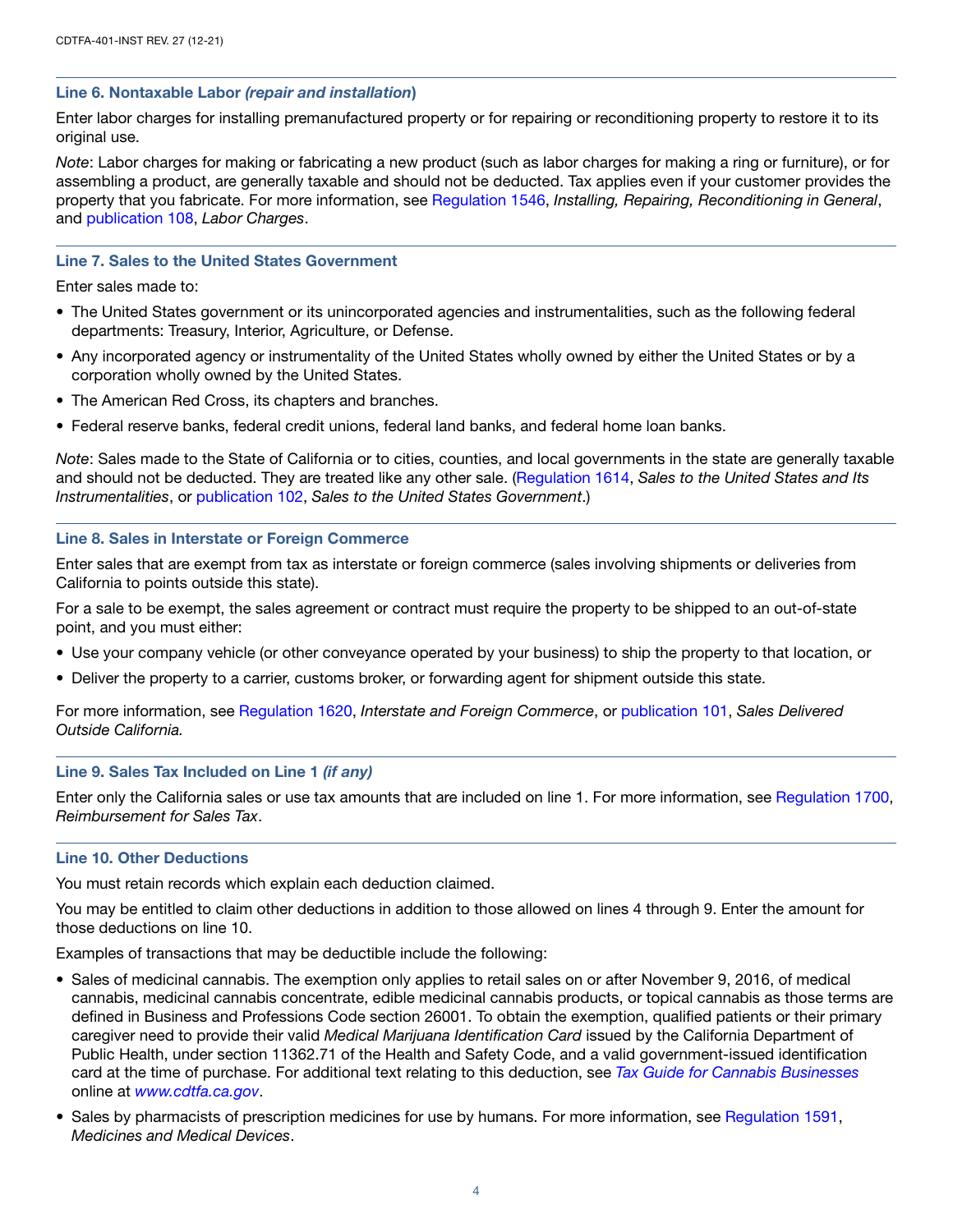- Transportation charges for delivering goods to a purchaser by an independent carrier (the transportation charges must be separately stated on the invoice). If you charge more for delivery than your actual costs, the added amount is subject to tax and cannot be deducted. For more information, see [Regulation 1628](https://www.cdtfa.ca.gov/lawguides/vol1/sutr/1628.html), *Transportation Charges*, or [publication 100,](http://www.cdtfa.ca.gov/formspubs/pub100/) *Shipping and Delivery Charges*.
- Sales of animals, seeds, plants and fertilizer, used as, or used to produce, food for human consumption. For more information, see [Regulation 1587](https://www.cdtfa.ca.gov/lawguides/vol1/sutr/1587.html), *Animal Life, Feed, Drugs and Medicines*, [Regulation 1588](https://www.cdtfa.ca.gov/lawguides/vol1/sutr/1588.html), *Seeds, Plants and Fertilizers*, and Tax Guide for Agricultural Industry online at *[www.cdtfa.ca.gov](http://www.cdtfa.ca.gov)*.

For more information, request a copy of [publication 61](http://www.cdtfa.ca.gov/formspubs/pub61.pdf), *Sales and Use Taxes: Exemptions and Exclusions*.

# Section B. Current Period Tax Recoveries and Deductions

If you have tax recovery deductions or adjustments prior to the period covered by your return, you will be required to complete [CDTFA-531-Q,](http://www.cdtfa.ca.gov/formspubs/cdtfa531q.pdf) *Schedule Q—Tax Recovery*, to claim those credits.

#### Line 1. Bad Debt Losses on Taxable Sales

Enter bad debt losses, as described below.

If you have reported a taxable sale and have been unable to collect payment for the sale, you may take a deduction for the taxable sales portion of the bad debt.

Bad debts may take the form of:

- Checks that have been returned to you unpaid by the purchaser's bank which you have determined to be uncollectible, or
- Amounts from charge or credit sales that you have determined to be uncollectible.

The bad debts must be charged off for income tax purposes, or, if you are not required to file income tax returns, the bad debts must be charged off in accordance with generally accepted accounting principles.

Enter only the amount of the sale before tax. For example, if you sold merchandise for \$15 plus sales tax and were unable to collect any amount for the sale, you would claim \$15 as a deduction.

If you claim a bad debt deduction and later recover a payment, you must report the payment on the tax return filed for the period in which the recovery payment was made. ([Regulation 1642](https://www.cdtfa.ca.gov/lawguides/vol1/sutr/1642.html), *Bad Debts*.)

#### Line 2. Cost of Tax-Paid Purchases Resold Prior to Use

#### Claiming Cost of Tax-Paid Purchases Resold Prior to Use (Excludes Motor Vehicle Fuel and/or Diesel Fuel)

You may claim a deduction on this line if you:

- Paid California sales or use tax when purchasing goods or merchandise, and
- Sold the property without first using it (other than retaining, demonstrating, or displaying it while holding it for sale in the regular course of business).

Enter only the amount of the purchase price before tax. For example, if the property was sold to you for \$15 plus tax, you would claim only \$15 as a deduction. For more information, see [Regulation 1701](https://www.cdtfa.ca.gov/lawguides/vol1/sutr/1701.html), *Tax-Paid Purchases Resold*.

#### Claiming Cost of Tax-Paid Purchases Resold Prior to Use for Motor Vehicle Fuel (MVF) and/or Diesel Fuel

If you paid California sales or use tax on motor vehicle fuel and/or diesel fuel and you need to claim a tax recovery deduction (that is, Cost of Tax-Paid Purchases Resold Prior to Use), please follow the detailed instructions below. For additional text relating to this deduction, see *[Tax Guide for Motor Vehicle Dealers](https://www.cdtfa.ca.gov/industry/used-vehicle-dealers.htm)* online at *[www.cdtfa.ca.gov](http://www.cdtfa.ca.gov)*.

To calculate your allowable *Cost of Tax-Paid Purchases Resold* deduction for motor vehicle fuel purchases, you will need to know:

1. The total cost of your motor vehicle fuel purchases, and

2. The tax rate of the fuel station's location.

After you have gathered this information, follow the steps below. Calculations transferred to the return should be in whole dollars. As a result, there may be minor differences due to rounding when calculating the return.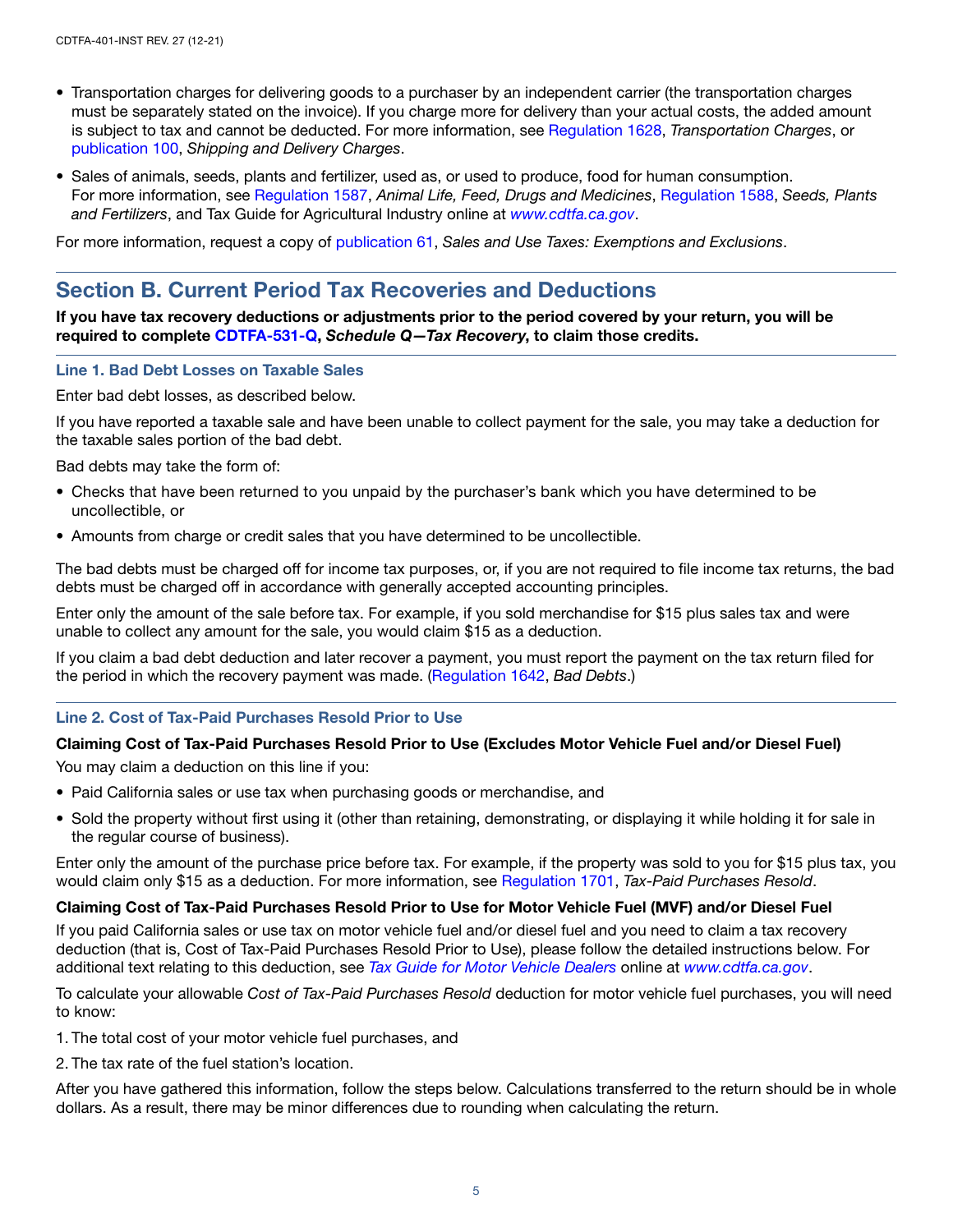To illustrate, we included an example that assumes \$30,000.00 in motor vehicle fuel purchased at a location with an 8.50 percent tax rate.

|             |                                                                                                                                                                                                                                                                                                                                                                           |            | <b>Example</b>  | Worksheet |              |
|-------------|---------------------------------------------------------------------------------------------------------------------------------------------------------------------------------------------------------------------------------------------------------------------------------------------------------------------------------------------------------------------------|------------|-----------------|-----------|--------------|
| A           | Enter the total amount of motor vehicle fuel purchases.                                                                                                                                                                                                                                                                                                                   |            | \$<br>30,000.00 | \$        | A            |
| $\mathsf B$ | Enter the tax rate of the fuel station location (look up<br>city and county tax rate). Enter the tax rate as a decimal.                                                                                                                                                                                                                                                   |            | 0.085           |           | B            |
| C           | Motor vehicle fuel partial state-exemption rate.                                                                                                                                                                                                                                                                                                                          |            | 0.0500          | 0.0500    | $\mathsf{C}$ |
| D           | Subtract line C from line B. This is the rate you actually paid on your<br>motor vehicle fuel purchases.                                                                                                                                                                                                                                                                  | $B - C$    | 0.0350          |           | D            |
| $\mathsf E$ | Factor.                                                                                                                                                                                                                                                                                                                                                                   |            | 1.0000          | 1.0000    | E            |
| F           | Add line D and line E.                                                                                                                                                                                                                                                                                                                                                    | $D + E$    | 1.0350          |           | $\mathsf F$  |
| G           | Divide line A by line F. This is the measure of motor vehicle fuel<br>purchased excluding tax.                                                                                                                                                                                                                                                                            | $A \div F$ | \$<br>28,985.51 |           | G            |
| H           | Subtract line G from line A. This is the amount of tax on motor vehicle<br>fuel to be recovered.                                                                                                                                                                                                                                                                          | $A - G$    | \$<br>1,014.49  |           | H            |
|             | Enter the combined state and local tax rate for the period. Enter the<br>tax rate as a decimal.                                                                                                                                                                                                                                                                           |            | 0.0725          | 0.0725    | I.           |
| J           | Subtract line I from line B.                                                                                                                                                                                                                                                                                                                                              | $B - I$    | 0.0125          |           | J            |
| K           | If line J is zero, enter zero here. Otherwise, multiply line G by line J.<br>This is the amount of district tax paid.                                                                                                                                                                                                                                                     | GxJ        | \$<br>362.32    |           | K            |
| L           | Subtract line K from line H. This is the amount of state, local, and<br>county tax paid.                                                                                                                                                                                                                                                                                  | $H - K$    | \$<br>652.17    |           | L            |
| M           | Divide line L by line I. This is the amount of your Cost of Tax-Paid<br>Purchases Resold deduction on your sales and use tax return. In<br>addition, this amount must be subtracted from your sales for the<br>appropriate tax jurisdiction on CDTFA-531-A2, Schedule A2-<br>Computation Schedule for District Tax-Long Form (Column A5).<br>Round to the nearest dollar. | $L \div I$ | \$<br>8,996     |           | M            |
| N           | If line J is zero enter zero here. Otherwise, divide line K by line J.<br>Round to the nearest dollar.                                                                                                                                                                                                                                                                    | $K \div J$ | \$<br>28,986    |           | N            |
| O           | If line J is zero, enter zero here. Otherwise, subtract line N from line M.<br>Enter this amount on CDTFA-531-A2 adjustment column<br>(Column A6/A7).                                                                                                                                                                                                                     | $M - N$    | \$<br>$-19,990$ |           | O            |

# CLAIMING COST OF TAX-PAID PURCHASES RESOLD PRIOR TO USE (DIESEL FUEL)

To calculate the correct amount of your allowable *Cost of Tax-Paid Purchases Resold* deduction for diesel fuel purchases, you will need to know:

- 1. The total cost of your diesel fuel purchases, and
- 2. The number of gallons of diesel fuel purchases, and
- 3. The tax rate of the fuel station's location.

After you have gathered this information, follow the steps below. Calculations transferred to the return should be in whole dollars. As a result, there may be minor differences due to rounding when calculating the return.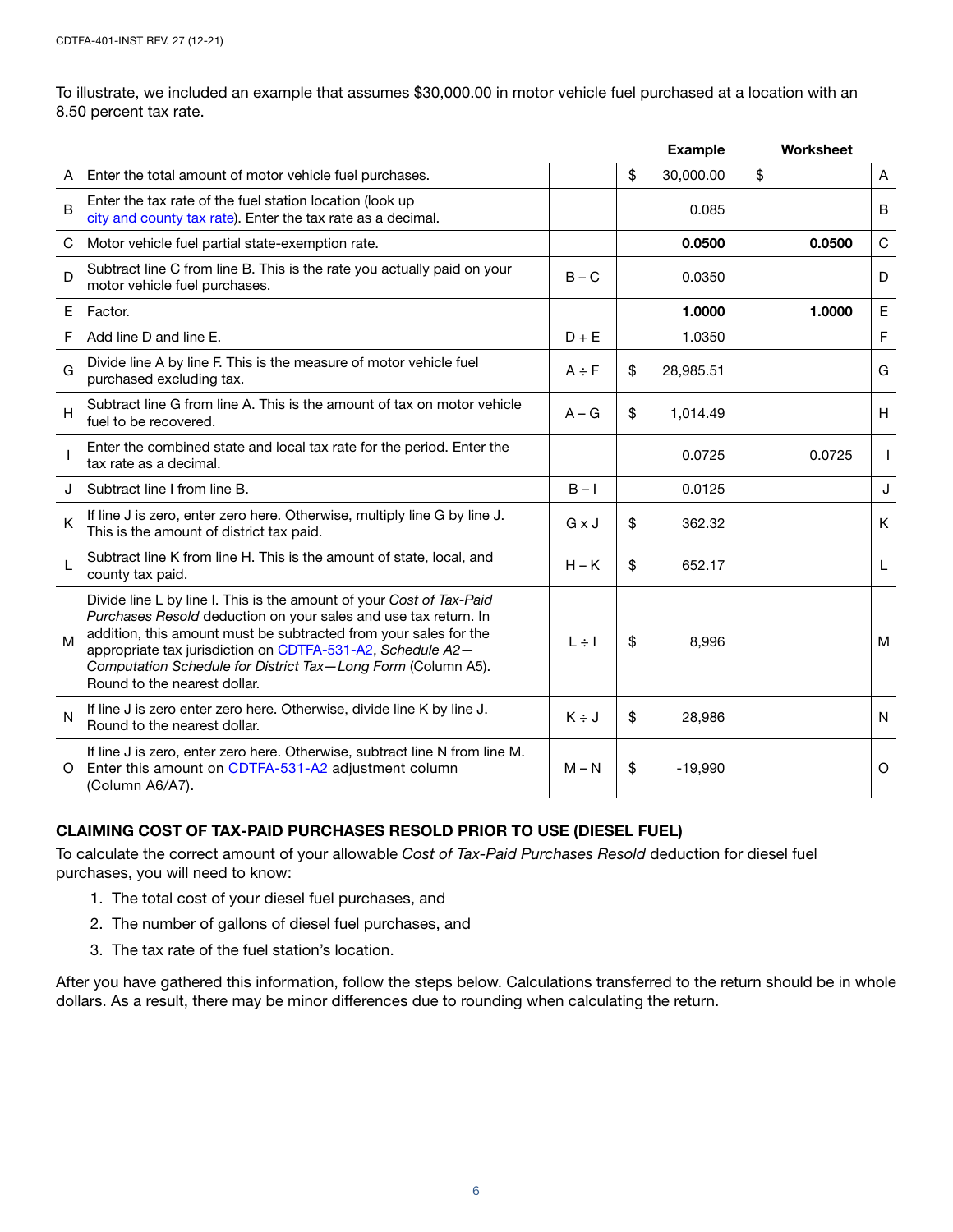To illustrate, we included an example of 5,000 gallons of diesel fuel purchases totaling \$20,000.00, purchased at a location with an 8.00 percent tax rate.

|                |                                                                                                                                                                                                                                                                                                                                                               |              | <b>Example</b>  | Worksheet |              |
|----------------|---------------------------------------------------------------------------------------------------------------------------------------------------------------------------------------------------------------------------------------------------------------------------------------------------------------------------------------------------------------|--------------|-----------------|-----------|--------------|
| A              | Enter the total amount of diesel fuel purchases.                                                                                                                                                                                                                                                                                                              |              | \$<br>20,000.00 |           | A            |
| $\mathsf B$    | Enter the number of gallons you purchased.                                                                                                                                                                                                                                                                                                                    |              | 5,000.00        |           | B            |
| $\mathsf C$    | State diesel fuel excise tax.                                                                                                                                                                                                                                                                                                                                 |              | 0.3600          | 0.3600    | C            |
| D              | Multiply line B by line C. This is your nontaxable state diesel excise tax.                                                                                                                                                                                                                                                                                   | $B \times C$ | \$<br>1,800.00  |           | D            |
| E              | Subtract line D from line A. This is the tax-included price of diesel<br>without the state excise tax.                                                                                                                                                                                                                                                        | $A - D$      | \$<br>18,200.00 |           | Е            |
| F              | Enter the tax rate of station's location (look up city and county tax rate).<br>Enter the tax rate as a decimal.                                                                                                                                                                                                                                              |              | 0.0800          |           | F            |
| G              | Additional sales tax on diesel fuel.                                                                                                                                                                                                                                                                                                                          |              | 0.0575          | 0.0575    | G            |
| $\overline{H}$ | Add line F and line G. This is the diesel sales tax rate. This is the rate<br>you actually paid on your diesel purchases.                                                                                                                                                                                                                                     | $F + G$      | 0.1375          |           | H            |
| $\mathbf{I}$   | Factor.                                                                                                                                                                                                                                                                                                                                                       |              | 1.0000          | 1.0000    | $\mathbf{I}$ |
| J              | Add line H and line I.                                                                                                                                                                                                                                                                                                                                        | $H + I$      | 1.1375          |           | J            |
| K              | Divide line E by line J (measure of diesel purchases excluding tax).                                                                                                                                                                                                                                                                                          | $E \div J$   | \$<br>16,000.00 |           | Κ            |
| L              | Subtract line K from line E. This is the amount of sales tax paid on<br>diesel fuel to be recovered.                                                                                                                                                                                                                                                          | $E - K$      | \$<br>2,200.00  |           | L            |
| м              | Diesel fuel statewide tax rate.                                                                                                                                                                                                                                                                                                                               |              | 0.1300          | 0.1300    | M            |
| N              | Subtract line M from line H. This is the district tax rate.                                                                                                                                                                                                                                                                                                   | $H - M$      | 0.0075          |           | N            |
| $\circ$        | Multiply line K by line N. This is the amount of district tax paid.                                                                                                                                                                                                                                                                                           | $K \times N$ | \$<br>120.00    |           | O            |
| P              | Subtract line O from line L. This is the amount of state, local, county,<br>and state diesel tax paid.                                                                                                                                                                                                                                                        | $L - O$      | \$<br>2,080.00  |           | $\mathsf{P}$ |
| Q              | Enter the combined state and local tax rate for the period.                                                                                                                                                                                                                                                                                                   |              | 0.0725          | 0.0725    | Q            |
| R              | Divide line P by line Q. This is the amount of your Cost of Tax-Paid<br>Purchases Resold deduction on your sales and use tax return. This<br>amount must also be subtracted from your sales for the appropriate tax<br>jurisdiction on CDTFA-531-A2, Schedule A2-Computation Schedule for<br>District Tax-Long Form (Column A5). Round to the nearest dollar. | $P \div Q$   | \$<br>28,690.00 |           | R            |
| S              | Subtract line K from line R. Enter this amount in the adjustment column<br>of the applicable District Tax Area on CDTFA-531-A2 (Column A6/A7).<br>Round to the nearest dollar.                                                                                                                                                                                | $R - K$      | \$<br>12,690.00 |           | S            |

## Line 3. Returned Taxable Merchandise

Enter amounts you credited or refunded to customers for returned taxable merchandise, as described below. You can take this deduction only if:

- You returned or credited to your customer the full sales price, including sales tax charges, and
- The customer, in order to obtain the refund or credit, is not required to purchase other property at a price greater than the amount charged for the property returned.

Claim only the amount of the sale before tax. For example, if the returned merchandise had been sold for \$15 plus sales tax, you would claim only \$15 as a deduction. For more information, see [Regulation 1655,](https://www.cdtfa.ca.gov/lawguides/vol1/sutr/1655.html) *Returns, Defects and Replacements*.

## Line 4. Cash Discounts on Taxable Sales

If you gave a cash discount to a customer on a taxable sale, enter the amount of the discount here.

You can claim a deduction on this line only if you reported the full (undiscounted) selling price on line 1. Do not use this line if you reported the discounted selling price on line 1 of this return or a previous return. In addition, you must ensure that you do not collect from your customer more tax than the amount due on the discounted price. If you collect more than the amount due on the discounted price, you cannot claim this deduction. For more information, see [Regulation 1671](https://www.cdtfa.ca.gov/lawguides/vol1/sutr/1671.html), *Trading Stamps and Related Promotional Plans*, and [Regulation 1700](https://www.cdtfa.ca.gov/lawguides/vol1/sutr/1700.html), *Reimbursement for Sales Tax*.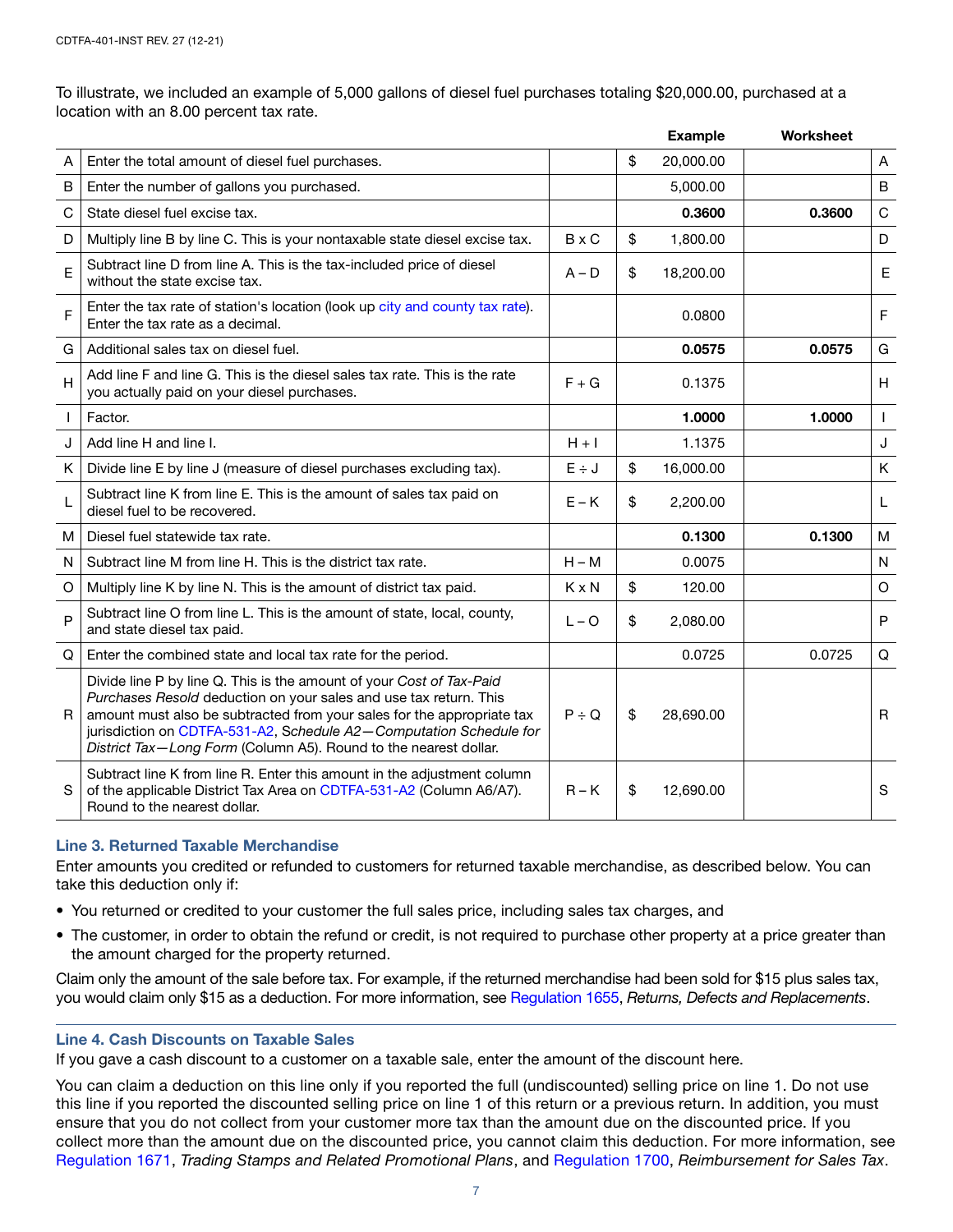# Section C. Current Period Partial Tax Exemptions at 0.05 Partial Exemption Rate

## Exemption Certificate Requirements

Retailers who wish to claim a partial exemption must obtain from purchasers a timely, valid exemption certificate as described in [Regulation 1667,](https://www.cdtfa.ca.gov/lawguides/vol1/sutr/1667.html) *Exemption Certificates*. CDTFA has designed a specific certificate for this purpose, entitled, "Partial Exemption Certificate." The certificate is available on our website at *[www.cdtfa.ca.gov](http://www.cdtfa.ca.gov)* or by calling our Customer Service Center toll-free at 1-800-400-7115 (CRS:711) for a copy. Retailers must retain the completed certificate for a period of not less than four years.

## Line 1. Teleproduction Equipment

Complete this line to claim an exemption for sales or purchases made by qualified persons of tangible personal property used primarily in:

- Teleproduction or other postproduction services for film or video that include editing, film and video transfers, transcoding, dubbing, subtitling, credits, closed captioning, audio production, special effects (visual or sound), graphics, animation; or
- With respect to property with a useful life of at least one year to maintain, repair, measure, or test property used primarily in teleproduction or other postproduction services.

A qualified person is a business that is primarily engaged in providing the specialized motion picture or video postproduction services described above.

A qualified purchaser must provide the retailer with a [section 6378 Exemption Certificate](https://www.cdtfa.ca.gov/lawguides/vol1/sutl/6378.html); otherwise, the exemption will not be allowed.

This exemption does not apply to the sale or use of any tangible personal property that is used primarily in administration, general management, or marketing (used 50.00 percent or more of the time in one or more of those activities). For more information, see [Regulation 1532,](https://www.cdtfa.ca.gov/lawguides/vol1/sutr/1532.html) *Teleproduction or Other Postproduction Service Equipment*.

## Line 2. Farm Equipment and Machinery

For a description of exempt farm equipment and who is eligible to claim this exemption see [publication 66](http://www.cdtfa.ca.gov/formspubs/pub66.pdf), *Agricultural Industry*, [Regulation 1533.1,](https://www.cdtfa.ca.gov/lawguides/vol1/sutr/1533-1.html) *Farm Equipment and Machinery*, and *[Tax Guide for Agricultural Industry](https://www.cdtfa.ca.gov/industry/agriculture.htm)* online at *[www.cdtfa.ca.gov](http://www.cdtfa.ca.gov)*.

Complete this line to claim a partial exemption for the sale, storage, use or other consumption of qualified farm equipment, machinery and their parts, as described below. The partial exemption also applies to qualified lease payments for farm equipment and machinery rentals.

# Who Can Claim a Partial Exemption?

You can claim this partial exemption if you are a person engaged in an agricultural business described in Codes 0111 to 0291 of the Standard Industrial Classification (SIC) manual, or are a person that assists such classified persons by performing an agricultural service described in Codes 0711 to 0783 of the SIC manual.

# What Type of Equipment Is Eligible?

- "Implements of husbandry," as defined in Revenue and Taxation Code (R&TC) section 411. Such property generally includes any tool, machinery, equipment, appliance, device, or apparatus. The farm equipment, machinery, and parts must be used primarily in producing and harvesting agricultural products. "Primarily" means 50.00 percent or more of the time.
- Property as defined in Chapter 1, Division 16, of the Vehicle Code used exclusively in agricultural operations. Such property under certain conditions includes lift carriers, tip-bed type trailers, trailers/semi-trailers having no bed, spray or fertilizer applicator rigs, nurse rigs or equipment auxiliaries, row dusters, trap wagons, fertilizer nurse tanks or trailers, cotton trailers, truck tractors, and truck tractor/semi-trailer combinations. Vehicles primarily designed for the transportation of persons or property on a highway are generally not considered implements of husbandry and, therefore, do not qualify for this partial exemption.

# Line 3. Diesel Fuel Used in Farming and Food Processing

For additional information for this exemption, refer to [publication 66](http://www.cdtfa.ca.gov/formspubs/pub66.pdf), [Regulation 1533.2,](https://www.cdtfa.ca.gov/lawguides/vol1/sutr/1533-2.html) *Diesel Fuel Used in Farming Activities or Food Processing*, and *[Tax Guide for Agricultural Industry](https://www.cdtfa.ca.gov/industry/agriculture.htm)* online at *[www.cdtfa.ca.gov](http://www.cdtfa.ca.gov)*.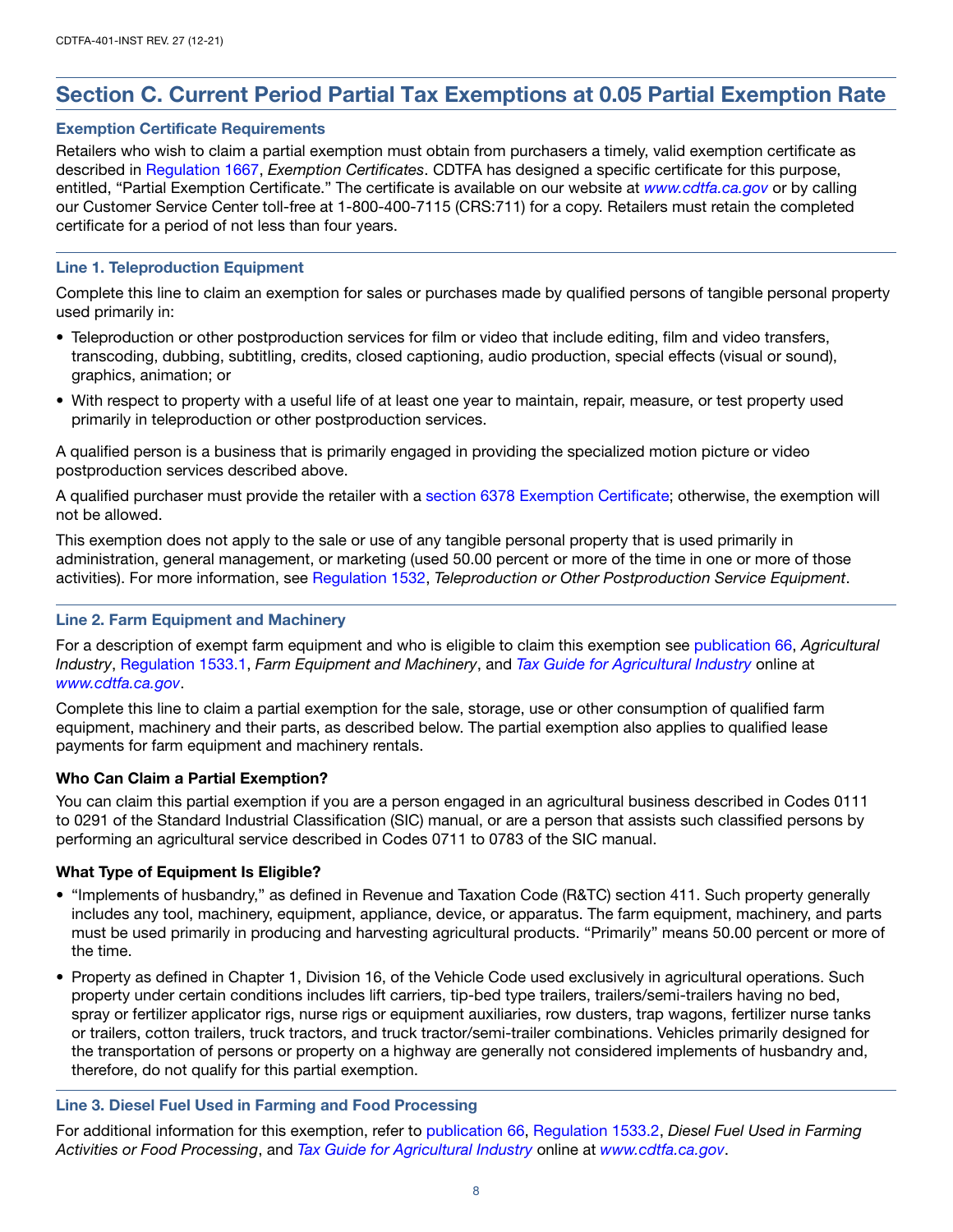Complete this line to claim a partial-tax exemption for the sale, storage, use, or other consumption of diesel fuel used in farming or food processing activities.

The diesel fuel must be consumed during the activities of a farming business as set forth in Internal Revenue Code (IRC) 263A or food processing. A farming business is a business that grows crops, fruit- or nut-bearing trees, sod, or nursery plants. Farming activities also include transporting these crops, fruit- or nut-bearing trees, sod, or nursery plants to the marketplace.

## Line 4. Timber Harvesting Equipment and Machinery

For additional information for this exemption, refer to [Regulation 1534,](https://www.cdtfa.ca.gov/lawguides/vol1/sutr/1534.html) *Timber Harvesting Equipment and Machinery*.

Complete this line to claim a partial exemption of the sales and use tax for the sale, use, or other consumption of timber harvesting equipment, machinery, and their parts. Such equipment and machinery must be designed for use 50.00 percent or more of the time off-road in commercial timber harvesting and be used 50.00 percent or more of the time in timber harvesting. A qualified person is a person who is engaged in commercial timber harvesting. Commercial timber harvesting involves the cutting or removal, or both, of timber and other solid wood forest products from timberlands for commercial purposes. The partial exemption also applies to a qualified person's lease payments for qualified commercial timber harvesting equipment and machinery rentals.

Timber is considered to be trees of any species, excluding nursery stock, harvested for forest products. Some examples of these products include firewood, Christmas trees, biomass, poles, and pilings.

Typical off-road commercial harvesting equipment and machinery and their general use that may be eligible for this partial exemption include:

- Tractors or rubber-tired skidders—move the logs from the woods to the logging trucks.
- Front-end loaders—load logs onto trucks.
- Feller-bunchers—cut very small trees.
- Cable Yarders—harvest trees on very steep slopes by suspending the logs on a cable.
- Chippers—chip small logs and brush into very small pieces.
- Chainsaws—used to cut down trees.

#### Line 5. Racehorse Breeding Stock

For additional information for this exemption, refer to [Regulation 1535,](https://www.cdtfa.ca.gov/lawguides/vol1/sutr/1535.html) *Racehorse Breeding Stock*.

Complete this line to claim a partial exemption of the sales and use tax for the sale, storage, use, or other consumption of "racehorse breeding stock."

"Racehorse breeding stock" means racehorses capable of, and purchased solely for, the purpose of breeding.

# Section D. Current Period Partial Tax Exemptions at 0.039375 Partial Exemption Rate

#### Line 1. Manufacturing and Research & Development Equipment

For additional information for this exemption, refer to [Regulation 1525.4](https://www.cdtfa.ca.gov/lawguides/vol1/sutr/1525-4.html), *Manufacturing and Research & Development Equipment*, or see our *[Tax Guide for Manufacturing and Research & Development Equipment Exemption](https://www.cdtfa.ca.gov/formspubs/pub541.pdf)* located at *[www.cdtfa.ca.gov.](http://www.cdtfa.ca.gov/)*

*This transaction is partially exempt from the total sales and use tax rate. It remains subject to 3.3125 percent of the total sales and use tax rate, plus any applicable district taxes.*

Complete this line to claim a partial state tax exemption for the sale, storage, use or other consumption of qualified manufacturing and research and development equipment, as described below.

#### To be eligible under this law, the purchaser must meet all three of these conditions:

- Be engaged in certain types of business, also known as a "qualified person."
- Purchase "qualified property."
- Use that qualified property for the uses allowed by this law.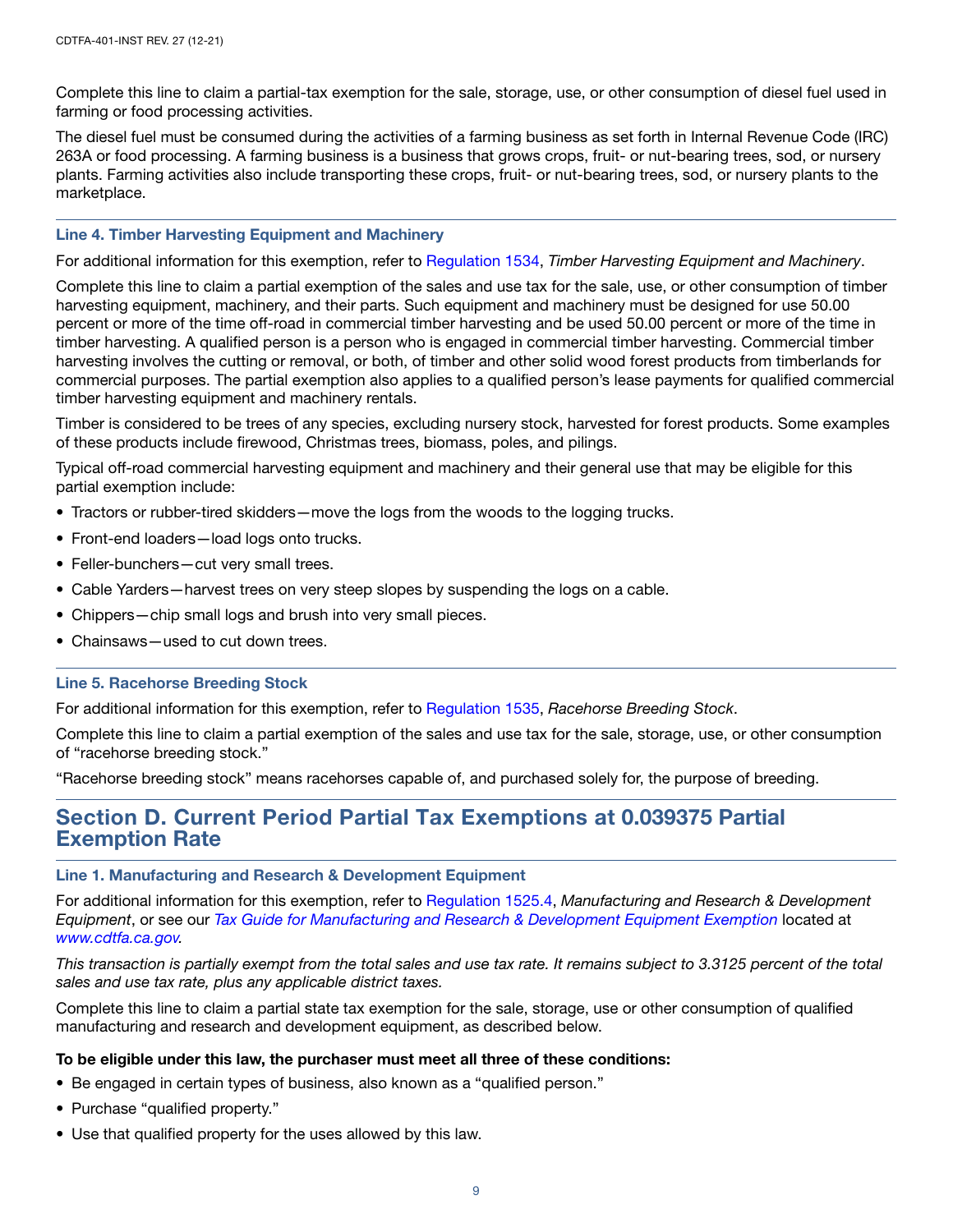## Line 2. Zero-Emission Transit Bus

Complete this line to claim a partial state-tax exemption for sales and leases of zero-emission technology transit buses by the following qualifying purchasers:

- City, county, or city and county; or
- Transportation or transit district; or
- Public agencies that provide transit services to the public.

This transaction is partially exempt from the total sales and use tax rate. It remains subject to 3.3125 percent of the total sales and use tax rate, plus any applicable district taxes.

The reduced sales or use tax rate is applied to the total selling price of the vehicle before any incentives, such as a voucher from the Hybrid and Zero-Emission Truck and Bus Voucher Incentive Project (HVIP), is applied. To report your sales of eligible zero-emission technology buses on your sales and use tax return, report the total selling price in your total sales.

For additional information for this exemption, refer to R&TC section 6377.

## Prior Period Tax Recovery (CDTFA-531-Q)

To claim a tax recovery from a prior period, complete [CDTFA-531-Q](http://www.cdtfa.ca.gov/formspubs/cdtfa531q.pdf), *Schedule Q—Tax Recovery.* Enter the total on page 1, line 20b.

# Page 1

#### Line 11. Total Nontaxable Transactions Reported

This is your total nontaxable transaction(s) from Section B, line 6, on page 3 of your return. This amount will be subtracted from the total of your sales and purchases to arrive at the amount on which tax is calculated.

#### Line 12. Transactions Subject to State Tax

Subtract line 11 from line 3. Enter the result on line 12.

#### Line 13. State Tax 6.00 Percent

Multiply line 12 by 0.0600. This is the amount of state tax. For a breakdown of the state tax rate, see *[Detailed Description of the Sales and Use Tax Rate](https://cdtfa.ca.gov/taxes-and-fees/sut-rates-description.htm)* located on our website at *[www.cdtfa.ca.gov.](http://www.cdtfa.ca.gov)*

#### Line 14. County Tax ¼ Percent

Multiply line 12 by 0.0025. This is the amount of county taxes. Enter the result on line 14.

#### Line 15. Local Tax 1.00 Percent

Multiply line 12 by 0.01. This is the amount of local taxes. Enter the result on line 15.

#### Line 16. District Tax

If your transaction(s) occur(s) in more than one taxing jurisdiction (higher than the current state tax rate), you must complete [CDTFA-531-A2,](http://www.cdtfa.ca.gov/formspubs/cdtfa531a2.pdf) *Schedule A2—Computation Schedule for District Tax—Long Form*. Instructions are included with the schedule.

#### Line 17. Total State, County, Local, and District Tax

Line 17 represents the total tax liability for this reporting period. Add lines 13, 14, 15, and 16. Enter the result on line 17.

#### Line 18. Excess Tax Collected

If you have overcharged your customers and collected more sales tax than the amount reported due, enter the amount of sales tax that you have over-collected.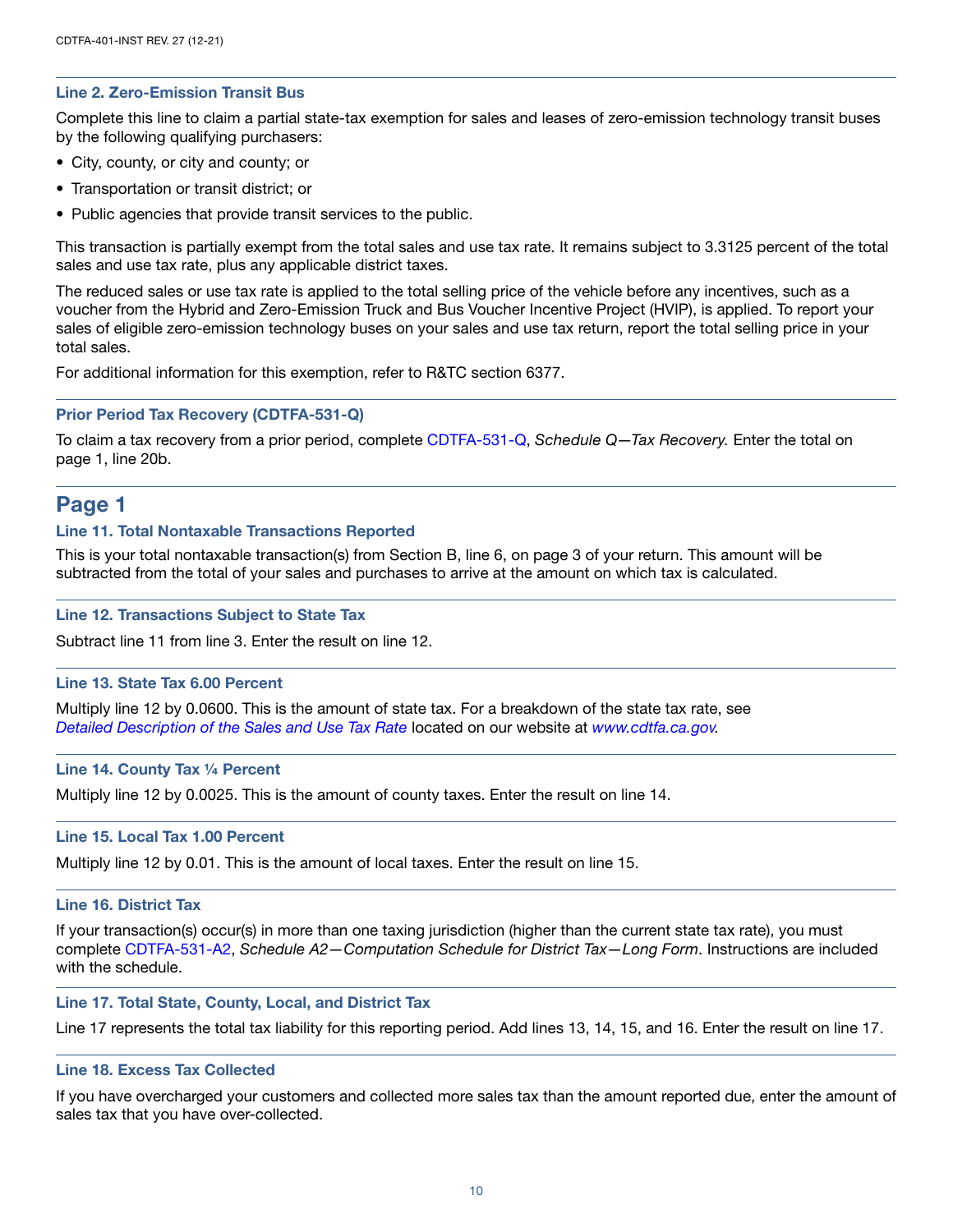#### Line 19. Total Tax Amount

Add line 17 and line 18. Enter the result on line 19.

#### Line 20a. Credit for Current Period Partial Tax Exemptions

Complete Sections C and D on page 3 of the return. The Total Current Period Partial Exemption Amount on page 3, Section D, line 6 should be entered on page 1, line 20a.

#### Line 20b. Credit for Prior Period Tax Recovery

Complete [CDTFA-531-Q](http://www.cdtfa.ca.gov/formspubs/cdtfa531q.pdf), *Schedule Q—Tax Recovery*, and enter the total tax recovery adjustment amount on page 1, line 20b. Instructions are included with CDTFA-531-Q.

## Line 20c. Credit for Tax Paid to Other State(s)

Complete [CDTFA-531-P](http://www.cdtfa.ca.gov/formspubs/cdtfa531p.pdf), *Schedule P—Tax Paid to Other State(s)*, and enter the total credit for tax paid to other state(s) amount on page 1, line 20c. Instructions are included with CDTFA-531-P*.*

#### Line 20d. Credit for Aircraft Common Carrier Partial Exemption

Complete [CDTFA-531-X,](http://www.cdtfa.ca.gov/formspubs/cdtfa531x.pdf) *Schedule X—Partial Exemption from Bradley-Burns Local Taxes Aircraft Common Carrier*, and enter the total credit for aircraft common carrier partial exemption amount on page 1, line 20d. Instructions are included with CDTFA-531-X.

## Line 20e. Total Credit

Add lines 20a, 20b, 20c, and 20d. Enter the result on line 20e.

## Line 21. Net Tax

Subtract line 20e from line 19. Enter the result on line 21.

#### Line 22. Less Tax Prepayments

Complete this line if you made any tax prepayments. Businesses with average monthly taxable transactions of \$17,000 or more must make prepayments, once notified by CDTFA.

Enter the prepayment amounts in the proper spaces. This credit is limited to the amounts of tax prepaid and should not include penalties or interest charges reported with your prepayments.

If you are reporting a zero prepayment for any period because you had no taxable transactions, you must check the box below the appropriate prepayment field to certify that you had no prepayment due.

*Note*: FUEL SELLERS—If you sell fuel and pay sales tax to your fuel supplier, do not use this line to claim a credit for those tax payments. Credit can be claimed on [CDTFA-531-G,](http://www.cdtfa.ca.gov/formspubs/cdtfa531g.pdf) *Schedule G—Fuel Seller's Supplement to Sales and Use Tax Return*.

#### Line 23. Net Tax Less Prepayments

Subtract line 22 from line 21. Enter the result on line 23.

#### Line 24. Sales Tax Paid to DMV

Complete [CDTFA-531-MV,](https://www.cdtfa.ca.gov/DownloadFile.ashx?path=/formspubs/cdtfa531mv.pdf) *Used Vehicle Dealers—Sales Report*, and enter the total amount from column D on the schedule on line 24 of this return.

#### Line 25. Remaining Tax

Subtract line 24 from line 23. Enter the result on line 25.

#### Line 26. Penalty

If your tax payment is made or your tax return is filed after the due date shown at the top of the return, you must pay a 10.00 percent penalty. Multiply line 23 by 0.10, and enter the result on line 26.